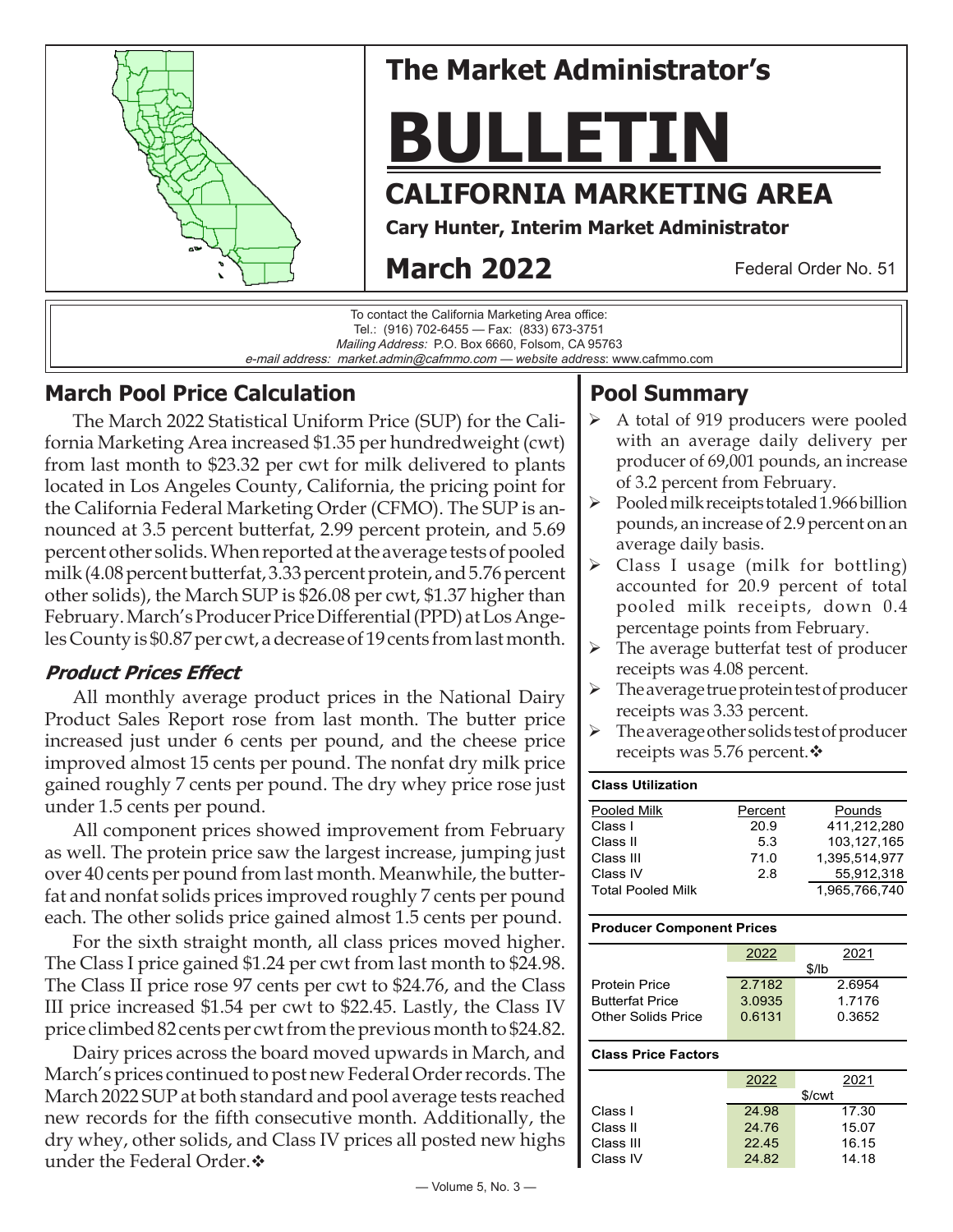## **Federal Order 51 Market Services Program**

Federal Order (FO) 51's Market Services program continues to develop in the Order's fourth year of operations. The program made significant strides in 2021, increasing its milk testing frequency and conducting bulk tank calibrations.

#### **Payment Test Verification Program**

The FO 51 laboratory tests producer milk samples to verify and/or establish accurate producer component tests. The Order's provisions stipulate that the Market Administrator verify or establish the component payment tests of nonmember (independent) producers. The verification and establishment of tests ensure independent producers receive at least the minimum price for the components (butterfat, protein, and other solids) in their milk. After receiving raw milk samples from payment labs and milk plants, the FO 51 laboratory performs infrared

testing to establish the amount of each component in the sample. Thereafter, a randomized selection undergoes reference method (chemical) testing to ensure accuracy. In 2021, FO 51 staff conducted infrared testing on 56,461 samples from more than 750 distinct producers. Tests of finished packaged fluid milk products undergo a similar process with over 9,200 finished product samples tested.

#### **Industry Services**

The FO 51 lab provides control samples for raw milk, finished fluid milk products, and cream. Commercial payment labs and other California dairy entities utilize these standards as a verification tool or as a reliable reference point. In 2021 laboratory staff distributed raw milk control verification sets to fifty unique locations, including plant and payment labs.

Additionally, the FO laboratory monitored the operations of seven payment labs. Technicians generate and review accuracy reports noting the daily performance of each overseen lab's instruments in assessing milk's component level. The accompanying figure is an example of one such report. Each diamond represents an instrument's daily performance in relation to a control set; the shaded boxes indicate the preferred and allowable range of deviation from the control set. If irregularities or deviations outside expectations are found, FO 51 provides guidance. Commercial labs may also request assistance.



#### **Tank Calibration Program**

The FO calibrates and checks producer bulk tanks as part of its Market Services program. Market Services staff operate a calibration vehicle equipped with onboard metering equipment. To calibrate a bulk tank, staff deliver or remove precise volumes of water to the tank and measure the water's depth after each delivery throughout the tank's entire capacity. After applying volume tolerances, staff use the measurements to form a new and accurate bulk tank conversion chart. A tank check determines an existing chart's accuracy. To perform a tank check, operators measure the tank's depth at four or five different levels and compare these measurements to the existing chart. Farms and their tanks are unique and vary in size; accordingly, multiple methods are employed to measure milk production volumes in the California milkshed, including scale weights. Market Services staff will work with different measurement methods to ensure the accurate reporting of producer weights.

As the Market Services program continues to be rolled out across the California Federal Marketing Area, producers who have questions about milk testing or weighting should contact Cassidy Villegas at cassidy.villegas@cafmmo.com or (916) 702-6455. \*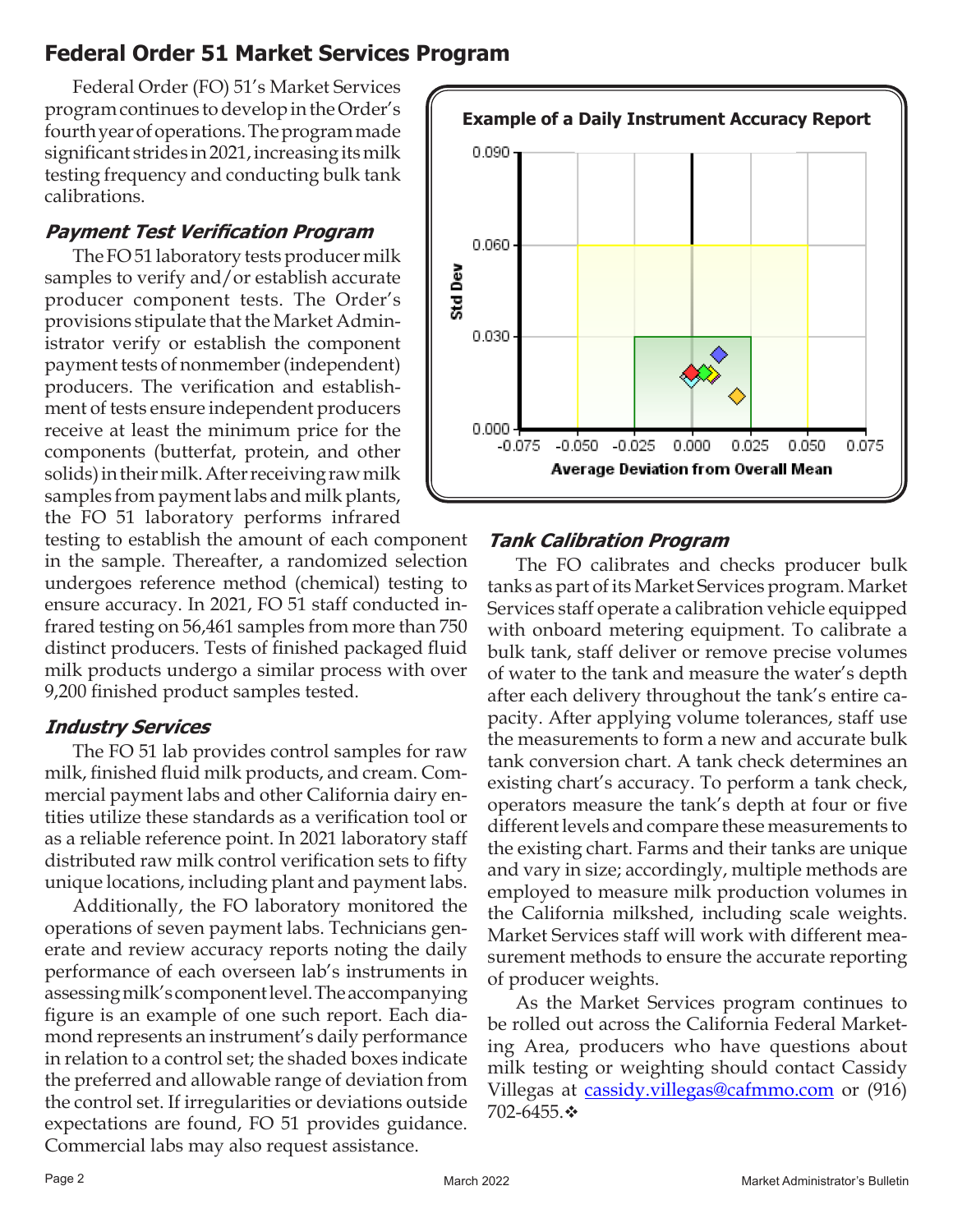## **Selected Statistics from the 2021 Annual Statistical Bulletin**

Federal Order (FO) 51 publishes an *Annual Statistical Bulletin* each year containing data on the operations of the Order through a series of tables and charts. The *Annual Bulletin* also provides a written summary of Order trends for the year, summarizes topics of the monthly newsletters, and maps handlers operating in the marketing area. FO 51's *Annual Statistical Bulletins* can be found at: [www.cafmmo.com/publications/monthly](https://cafmmo.com/publications/monthly-newsletter/)[newsletter/.](https://cafmmo.com/publications/monthly-newsletter/) This article highlights some of the many statistics displayed in the 2021 *[Annual Statistical Bulletin](https://cafmmo.com/download-file/?s=true&folderMap=publications.bulletin.yearly&fileName=2021+Annual.pdf&ia=inline)*.

## **Component Tests of Pooled Producer Milk**

The cover of the 2021 *[Annual](https://cafmmo.com/download-file/?s=true&folderMap=publications.bulletin.yearly&fileName=2021+Annual.pdf&ia=inline)  [Bulletin](https://cafmmo.com/download-file/?s=true&folderMap=publications.bulletin.yearly&fileName=2021+Annual.pdf&ia=inline)* (Figure 1) portrays the monthly average component tests of pooled producer milk in 2021. As shown in Figure 1, the butterfat and protein tests follow almost parallel trends throughout the year. Butterfat and protein levels declined almost steadily for the first half of the year, hitting their lowest marks in July at 3.76 percent fat and 3.13 percent protein. After July, they steadily increased through the end of the year. December 2021 recorded the highest butterfat and protein tests in the FO 51 pool since the



Order's inception at 4.18 percent fat and 3.39 percent protein. In contrast, the other solids test—represented by the right vertical axis in Figure 1—fluctuated within a small range of 0.03 percentage points from just under 5.74 percent in August to almost 5.77 percent in May.

#### **Cooperative Member and Nonmember Producer Counts**

Figure 2 represents the number of cooperative (member) and independent (nonmember) producers pooled on the Order each month in 2021. On a monthly average, more members (719) pooled on FO 51 in



2021 than nonmembers (129), with members accounting for nearly 85 percent of the producers in the pool. During the year, the fewest number of producers were pooled in July at 786 total producers (679 members and 107 nonmembers). One month later, the highest number of producers pooled on the Order for the year at 975 total producers (799 members and 176 nonmembers). August also had the highest total pounds on the pool of any month of 2021 at 2.54 billion pounds, as class price relationships helped incentivize greater pooling. $\ddot{\bullet}$